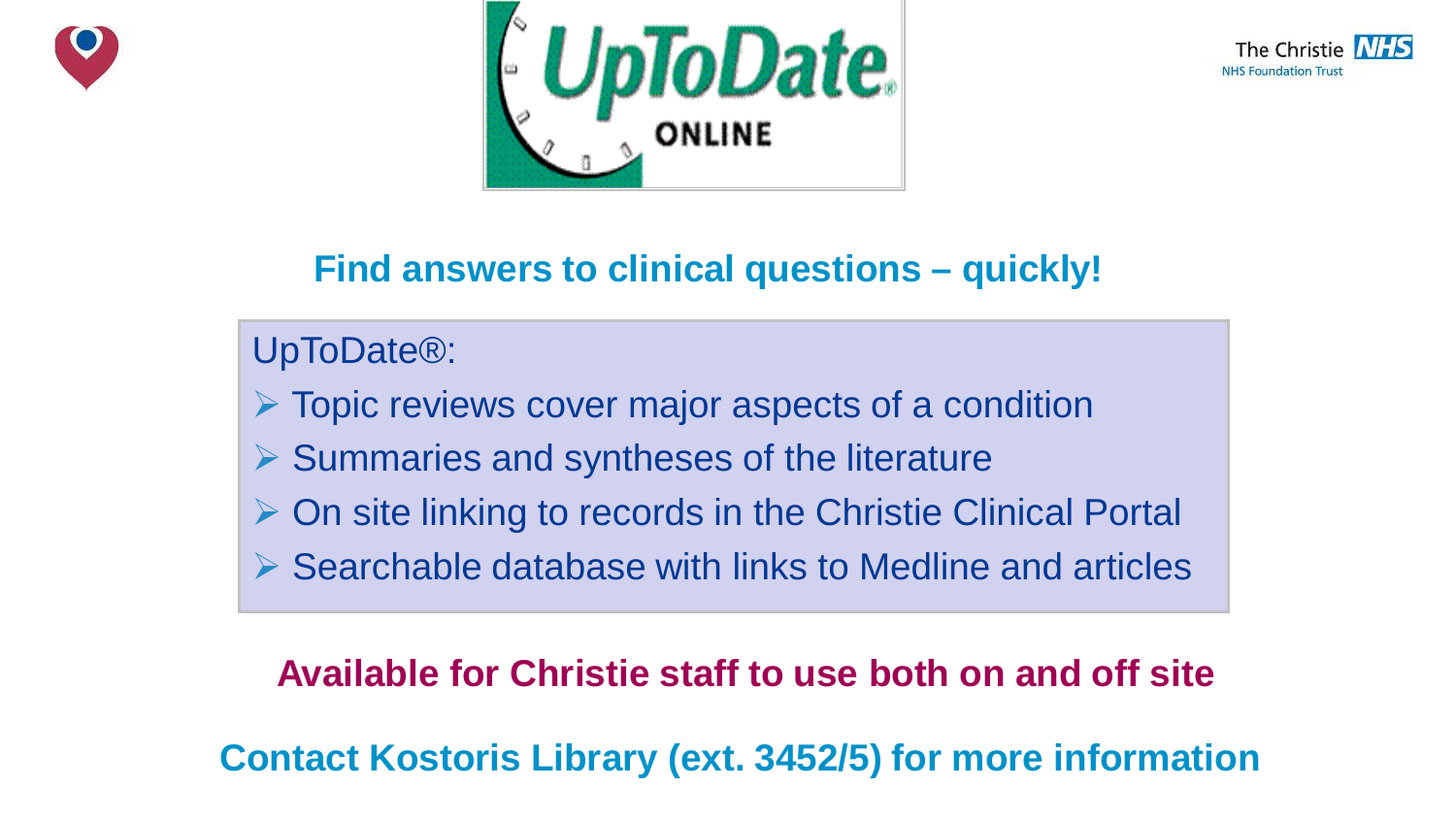





#### **For Christie clinical staff:**

### **Use the evidence based resource UpToDate® in the Christie Clinical Portal**

| <b>CD</b> | <b>Christie Clinical Web Portal</b>                                                                                                                                                                                                                                                                                                                                                                                                                                                                                                                                                      |                                                 | <b>Presentation Mode: ON NHS</b> |             |  |
|-----------|------------------------------------------------------------------------------------------------------------------------------------------------------------------------------------------------------------------------------------------------------------------------------------------------------------------------------------------------------------------------------------------------------------------------------------------------------------------------------------------------------------------------------------------------------------------------------------------|-------------------------------------------------|----------------------------------|-------------|--|
|           | MESSAGES<br><b>SETTINGS</b><br><b>LISTS</b><br><b>MENU</b><br><b>PATIEUT</b>                                                                                                                                                                                                                                                                                                                                                                                                                                                                                                             | <b>HELP</b>                                     | <b>LOG OUT</b>                   |             |  |
|           | <b>System Notices</b>                                                                                                                                                                                                                                                                                                                                                                                                                                                                                                                                                                    | <b>System Overview</b><br><b>Report Problem</b> |                                  | • Search an |  |
|           | Show: All System Notices                                                                                                                                                                                                                                                                                                                                                                                                                                                                                                                                                                 |                                                 |                                  | supporting  |  |
|           |                                                                                                                                                                                                                                                                                                                                                                                                                                                                                                                                                                                          | <b>Up ToDate</b>                                | <b>Table of Contents</b>         |             |  |
|           |                                                                                                                                                                                                                                                                                                                                                                                                                                                                                                                                                                                          | <b>Contents: Oncology</b>                       | informatio                       |             |  |
|           | 04/01/2013<br>UpToDate is now integrated with the clinical web portal                                                                                                                                                                                                                                                                                                                                                                                                                                                                                                                    |                                                 | <b>Medical Calculators</b>       |             |  |
|           |                                                                                                                                                                                                                                                                                                                                                                                                                                                                                                                                                                                          |                                                 | <b>Patient Information</b>       | to health   |  |
|           | <b>UpToDate</b><br><b>Wolters Kluwer</b>                                                                                                                                                                                                                                                                                                                                                                                                                                                                                                                                                 |                                                 | <b>What's Hew</b>                |             |  |
|           | Health                                                                                                                                                                                                                                                                                                                                                                                                                                                                                                                                                                                   |                                                 | <b>Help &amp; Demos</b>          | conditions  |  |
|           | UpToDate <sup>®</sup> is now integrated with the clinical web portal. <sup>*</sup>                                                                                                                                                                                                                                                                                                                                                                                                                                                                                                       |                                                 |                                  |             |  |
|           | Click HELP on the light blue system navigation bar above to access UpToDate contents, calculators, help and demos.                                                                                                                                                                                                                                                                                                                                                                                                                                                                       |                                                 |                                  |             |  |
|           | UpToDate® is an evidence-based, physician-authored clinical decision support resource which clinicians trust to make the right point-of-care decisions. More than 5,100 world-renowned physician<br>authors, editors and peer reviewers use a rigorous editorial process to synthesize the most recent medical information into trusted, evidence-based recommendations that are proven to improve<br>patient care and quality. More than 600,000 clinicians in 149 countries and almost 90% of academic medical centers in the United States rely on UpToDate to provide the best care. | • Seamless<br>access wit                        |                                  |             |  |
|           | *Please note users accessing from peripheral clinics will need to enter their Athens login to view the premium content.                                                                                                                                                                                                                                                                                                                                                                                                                                                                  |                                                 |                                  |             |  |
|           | Continue                                                                                                                                                                                                                                                                                                                                                                                                                                                                                                                                                                                 | log in.                                         |                                  |             |  |

- Search and find supporting information related to health conditions.
- Seamless on site access with portal log in.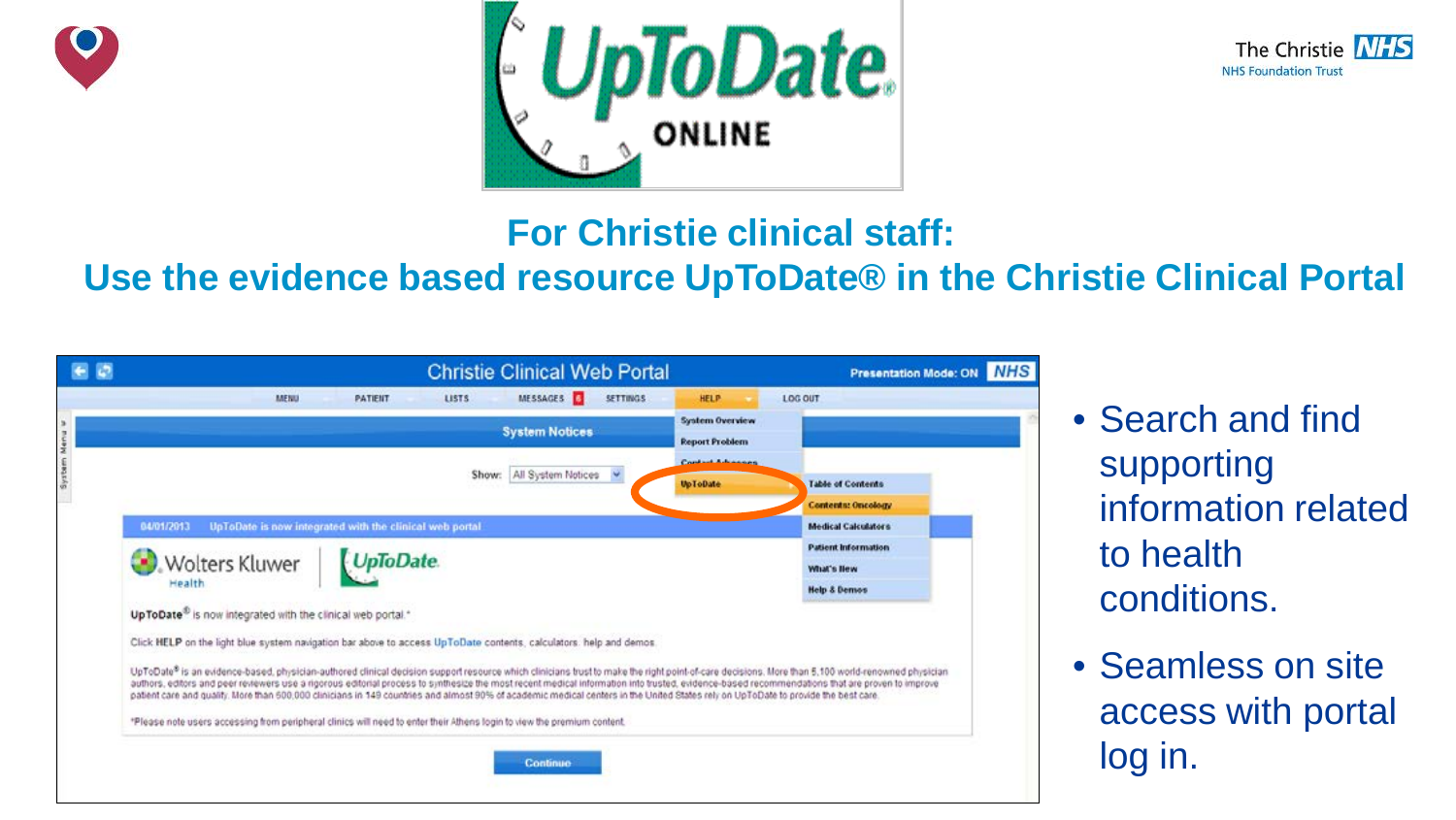





### **Access UpToDate® from records in the Christie Clinical Portal**

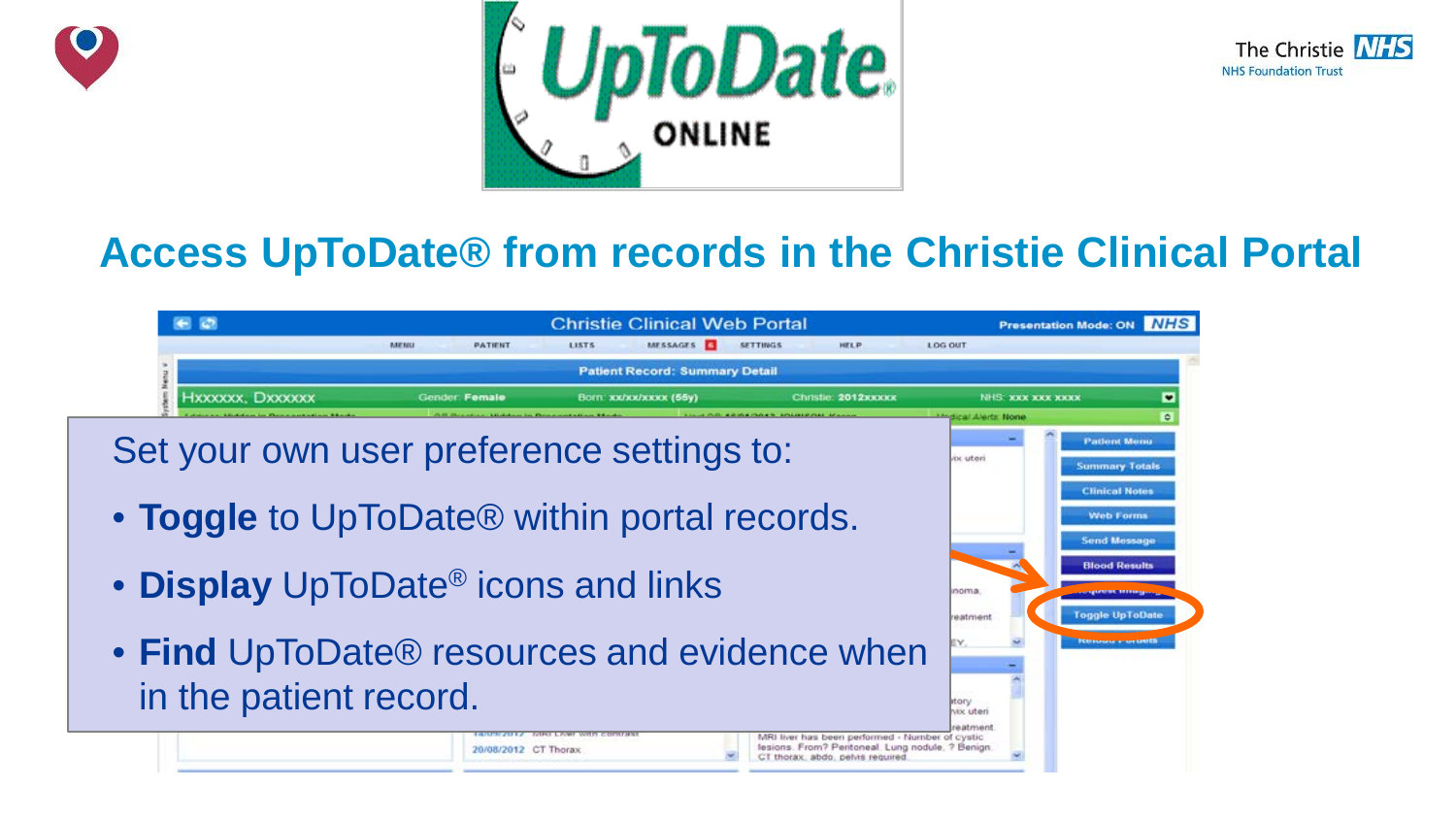





## **Display UpToDate® links in the portal**



- Display **context sensitive** UpToDate® clinical decision **support links** within the clinical record.
- The UpToDate<sup>®</sup> buttons provide context sensitive links to clinical diagnoses, medications and chemotherapy treatment regimens

|     | Christie 2012xxxxx                                                                                                                                    | NHS XXX XXX XXXX                   | E                      |
|-----|-------------------------------------------------------------------------------------------------------------------------------------------------------|------------------------------------|------------------------|
|     | SON, Karen                                                                                                                                            | <b><i>Medical Alerts: None</i></b> | $\bullet$              |
|     | gnoses                                                                                                                                                |                                    | <b>Patient Menu</b>    |
|     | 2 Malignant neoplasm of wast                                                                                                                          | <b>UpToDate</b>                    | <b>Summary Totals</b>  |
| e   |                                                                                                                                                       |                                    | <b>Clinical Notes</b>  |
|     |                                                                                                                                                       |                                    | <b>Web Forms</b>       |
|     |                                                                                                                                                       |                                    | <b>Send Message</b>    |
|     | utcomes<br>12 zACOG Gynae (VVC)                                                                                                                       |                                    | <b>Blood Results</b>   |
|     | s: FIGO Stage IB2, Adenocarcinoma.<br>le Cervix Unicores                                                                                              |                                    | <b>Request Imaging</b> |
|     | ncurrent Chemoradiotherapy. Treatment<br>arative                                                                                                      |                                    | <b>Toggle UpToDate</b> |
|     | int: LIVSEY JE - seen by LIVSEY.                                                                                                                      |                                    | <b>Pelond Portlets</b> |
|     | ames                                                                                                                                                  |                                    |                        |
| ∙nt | 2 Gynae - Specialist                                                                                                                                  |                                    |                        |
|     | Diagnosis: N889 Noninflammatory<br>cenix uten, unspecified = Cenix uten                                                                               |                                    |                        |
|     | ome: Patient re-scanned after treatment.<br>as been performed - Number of cystic<br>rom? Peritoneal. Lung nodule, ? Benign.<br>abdo, pelvis required. |                                    |                        |